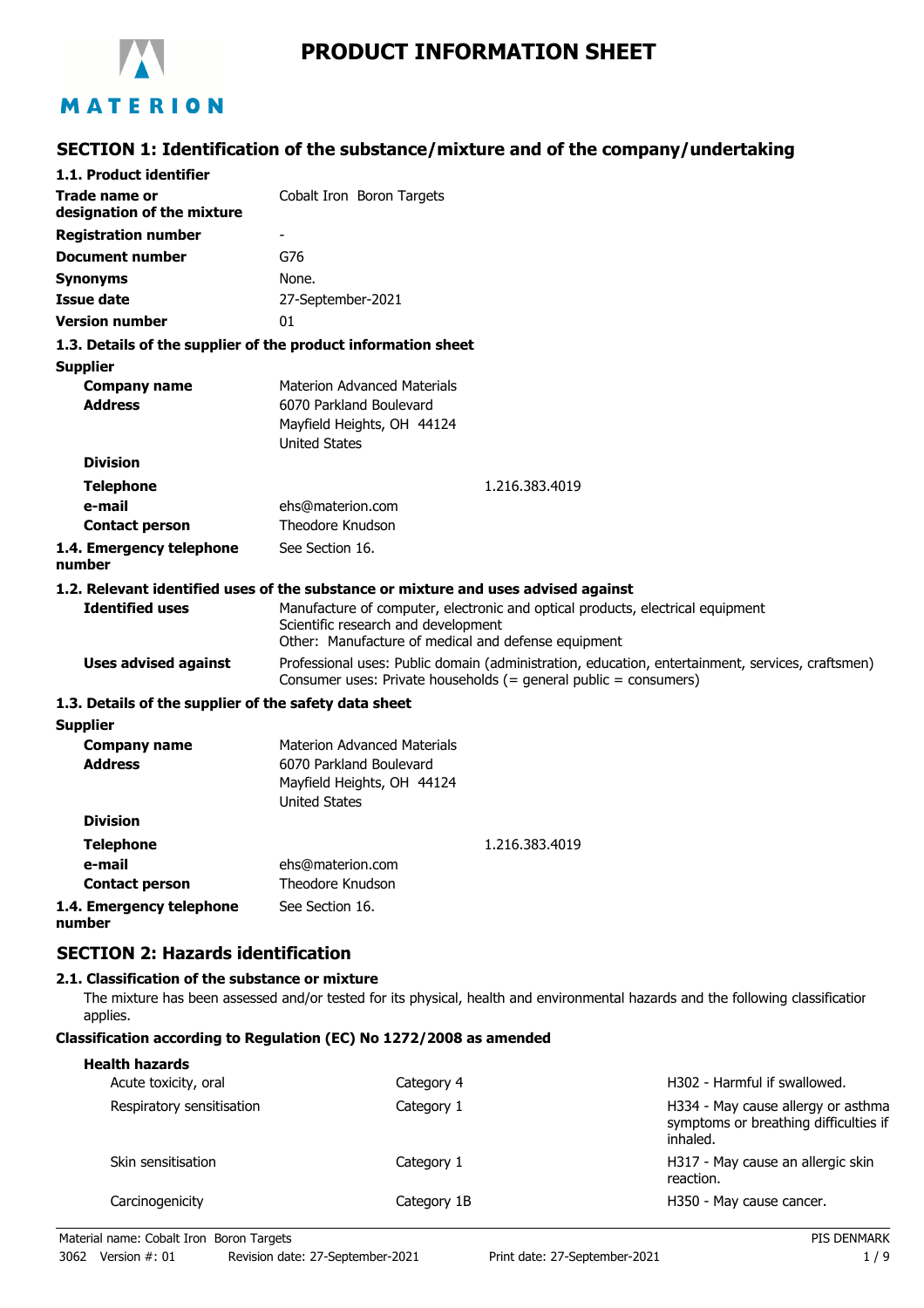H335 - May cause respiratory irritation.

**Hazard summary Harmful if swallowed. Causes damage to organs through prolonged or repeated exposure. May** cause cancer. May cause irritation to the respiratory system. May cause allergy or asthma symptoms or breathing difficulties if inhaled. May cause an allergic skin reaction. Prolonged exposure may cause chronic effects. Occupational exposure to the substance or mixture may cause adverse health effects.

#### **2.2. Label elements**

#### **Label according to Regulation (EC) No. 1272/2008 as amended**

**Contains:** Cobalt

**Hazard pictograms**



## **Signal word** Danger

| <b>Hazard statements</b> |                                                                                                       |
|--------------------------|-------------------------------------------------------------------------------------------------------|
| H302                     | Harmful if swallowed.                                                                                 |
| H317                     | May cause an allergic skin reaction.                                                                  |
| H334                     | May cause allergy or asthma symptoms or breathing difficulties if inhaled.                            |
| H335                     | May cause respiratory irritation.                                                                     |
| H350                     | May cause cancer.                                                                                     |
| H372                     | Causes damage to organs (respiratory system) through prolonged or repeated exposure by<br>inhalation. |

#### **Precautionary statements**

| <b>Prevention</b> |
|-------------------|
|-------------------|

| P <sub>201</sub>                                | Obtain special instructions before use.                                                             |
|-------------------------------------------------|-----------------------------------------------------------------------------------------------------|
| P <sub>202</sub>                                | Do not handle until all safety precautions have been read and understood.                           |
| P260                                            | Do not breathe dust/fume/gas/mist/vapours/spray.                                                    |
| P <sub>264</sub>                                | Wash thoroughly after handling.                                                                     |
| P <sub>270</sub>                                | Do not eat, drink or smoke when using this product.                                                 |
| P <sub>271</sub>                                | Use only outdoors or in a well-ventilated area.                                                     |
| P <sub>272</sub>                                | Contaminated work clothing should not be allowed out of the workplace.                              |
| P <sub>280</sub>                                | Wear protective gloves/protective clothing/eye protection/face protection.                          |
| P284                                            | Wear respiratory protection.                                                                        |
| <b>Response</b>                                 |                                                                                                     |
| $P301 + P312$                                   | IF SWALLOWED: Call a POISON CENTRE/doctor if you feel unwell.                                       |
| P330                                            | Rinse mouth.                                                                                        |
| $P302 + P352$                                   | IF ON SKIN: Wash with plenty of water.                                                              |
| $P304 + P340$                                   | IF INHALED: Remove person to fresh air and keep comfortable for breathing.                          |
| $P308 + P313$                                   | IF exposed or concerned: Get medical advice/attention.                                              |
| $P333 + P313$                                   | If skin irritation or rash occurs: Get medical advice/attention.                                    |
| $P342 + P311$                                   | If experiencing respiratory symptoms: Call a POISON CENTRE/doctor.                                  |
| $P362 + P364$                                   | Take off contaminated clothing and wash it before reuse.                                            |
| <b>Storage</b>                                  |                                                                                                     |
| $P403 + P233$                                   | Store in a well-ventilated place. Keep container tightly closed.                                    |
| P405                                            | Store locked up.                                                                                    |
| <b>Disposal</b>                                 |                                                                                                     |
| P501                                            | Dispose of contents/container in accordance with local/regional/national/international regulations. |
| <b>Supplemental label</b><br><b>information</b> | For further information, please contact the Product Stewardship Department at +1.216.383.4019.      |
| 2.3. Other hazards                              | Not a PBT or vPvB substance or mixture.                                                             |

# **SECTION 3: Composition/information on ingredients**

**3.2. Mixtures**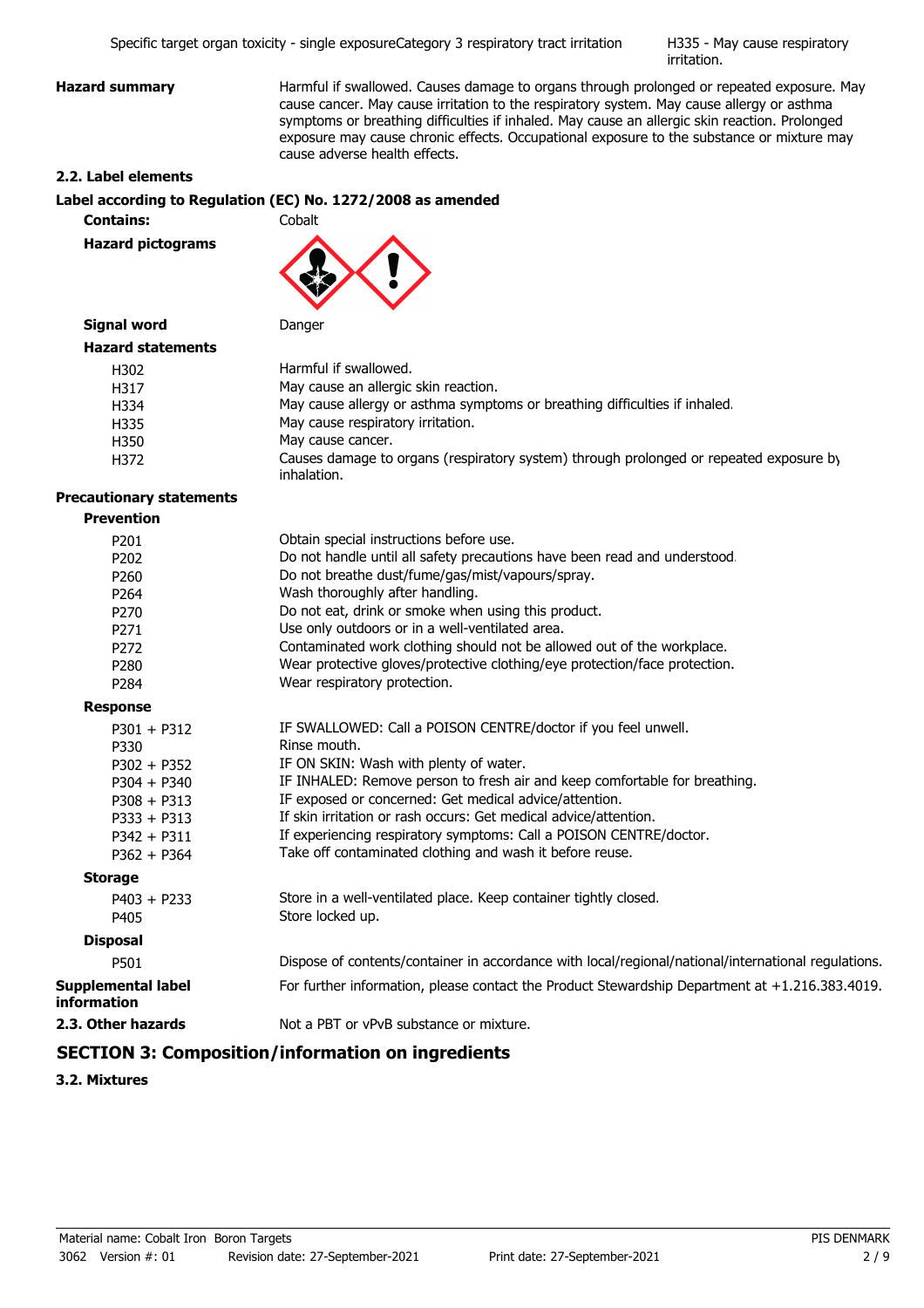| <b>General information</b>                                                                 |                                                                                                                                                                                     |                                                      |                                                                                                                                                                                                                                                                                                                                                                                                                 |              |
|--------------------------------------------------------------------------------------------|-------------------------------------------------------------------------------------------------------------------------------------------------------------------------------------|------------------------------------------------------|-----------------------------------------------------------------------------------------------------------------------------------------------------------------------------------------------------------------------------------------------------------------------------------------------------------------------------------------------------------------------------------------------------------------|--------------|
| <b>Chemical name</b>                                                                       | $\frac{0}{0}$                                                                                                                                                                       | CAS-No. / EC<br>No.                                  | <b>REACH Registration No. Index No.</b>                                                                                                                                                                                                                                                                                                                                                                         | <b>Notes</b> |
| Cobalt                                                                                     | $45 - 55$                                                                                                                                                                           | 7440-48-4<br>231-158-0                               | 01-2119517392-44-0000 027-001-00-9                                                                                                                                                                                                                                                                                                                                                                              |              |
|                                                                                            |                                                                                                                                                                                     | 1B; H350, Repr. 2; H361                              | Classification: Acute Tox. 4; H302, Skin Sens. 1; H317, Resp. Sens. 1; H334, Carc.                                                                                                                                                                                                                                                                                                                              |              |
| <b>SECTION 4: First aid measures</b>                                                       |                                                                                                                                                                                     |                                                      |                                                                                                                                                                                                                                                                                                                                                                                                                 |              |
| <b>General information</b>                                                                 |                                                                                                                                                                                     | attendance. Wash contaminated clothing before reuse. | IF exposed or concerned: Get medical advice/attention. If you feel unwell, seek medical advice<br>(show the label where possible). Ensure that medical personnel are aware of the material(s)<br>involved, and take precautions to protect themselves. Show this safety data sheet to the doctor in                                                                                                             |              |
| 4.1. Description of first aid measures                                                     |                                                                                                                                                                                     |                                                      |                                                                                                                                                                                                                                                                                                                                                                                                                 |              |
| <b>Inhalation</b>                                                                          | doctor/physician.                                                                                                                                                                   |                                                      | Remove victim to fresh air and keep at rest in a position comfortable for breathing. Oxygen or<br>artificial respiration if needed. Do not use mouth-to-mouth method if victim inhaled the substance.<br>Induce artificial respiration with the aid of a pocket mask equipped with a one-way valve or other<br>proper respiratory medical device. If experiencing respiratory symptoms: Call a poison center or |              |
| <b>Skin contact</b>                                                                        | Remove contaminated clothing immediately and wash skin with soap and water. In case of eczema<br>or other skin disorders: Seek medical attention and take along these instructions. |                                                      |                                                                                                                                                                                                                                                                                                                                                                                                                 |              |
| Eye contact                                                                                |                                                                                                                                                                                     |                                                      | Rinse with water. Get medical attention if irritation develops and persists.                                                                                                                                                                                                                                                                                                                                    |              |
| <b>Ingestion</b>                                                                           |                                                                                                                                                                                     | Get medical advice/attention if you feel unwell.     | Rinse mouth. If vomiting occurs, keep head low so that stomach content doesn't get into the lungs.                                                                                                                                                                                                                                                                                                              |              |
| 4.2. Most important<br>symptoms and effects, both<br>acute and delayed                     |                                                                                                                                                                                     |                                                      | May cause respiratory irritation. May cause an allergic skin reaction.                                                                                                                                                                                                                                                                                                                                          |              |
| 4.3. Indication of any<br>immediate medical attention<br>and special treatment<br>needed   |                                                                                                                                                                                     | under observation. Symptoms may be delayed.          | Provide general supportive measures and treat symptomatically. Keep victim warm. Keep victim                                                                                                                                                                                                                                                                                                                    |              |
| <b>SECTION 5: Firefighting measures</b>                                                    |                                                                                                                                                                                     |                                                      |                                                                                                                                                                                                                                                                                                                                                                                                                 |              |
| <b>General fire hazards</b>                                                                |                                                                                                                                                                                     | No unusual fire or explosion hazards noted.          |                                                                                                                                                                                                                                                                                                                                                                                                                 |              |
| 5.1. Extinguishing media<br><b>Suitable extinguishing</b><br>media                         | Powder. Dry sand.                                                                                                                                                                   |                                                      |                                                                                                                                                                                                                                                                                                                                                                                                                 |              |
| Unsuitable extinguishing<br>media                                                          | Water.                                                                                                                                                                              |                                                      |                                                                                                                                                                                                                                                                                                                                                                                                                 |              |
| 5.2. Special hazards arising<br>from the substance or<br>mixture                           | This product is not flammable.                                                                                                                                                      |                                                      |                                                                                                                                                                                                                                                                                                                                                                                                                 |              |
| 5.3. Advice for firefighters<br><b>Special protective</b><br>equipment for<br>firefighters |                                                                                                                                                                                     |                                                      | Firefighters must use standard protective equipment including flame retardant coat, helmet with<br>face shield, gloves, rubber boots, and in enclosed spaces, SCBA.                                                                                                                                                                                                                                             |              |
| <b>Special firefighting</b><br>procedures                                                  |                                                                                                                                                                                     | Use water spray to cool unopened containers.         |                                                                                                                                                                                                                                                                                                                                                                                                                 |              |
| <b>Specific methods</b>                                                                    |                                                                                                                                                                                     |                                                      | Use standard firefighting procedures and consider the hazards of other involved materials.                                                                                                                                                                                                                                                                                                                      |              |
| <b>SECTION 6: Accidental release measures</b>                                              |                                                                                                                                                                                     |                                                      |                                                                                                                                                                                                                                                                                                                                                                                                                 |              |
| 6.1. Personal precautions, protective equipment and emergency procedures                   |                                                                                                                                                                                     |                                                      |                                                                                                                                                                                                                                                                                                                                                                                                                 |              |
| For non-emergency<br>personnel                                                             |                                                                                                                                                                                     |                                                      | Keep unnecessary personnel away. For personal protection, see section 8 of the PIS.                                                                                                                                                                                                                                                                                                                             |              |
| For emergency                                                                              |                                                                                                                                                                                     |                                                      | Keep unnecessary personnel away. Use personal protection recommended in Section 8 of the PIS.                                                                                                                                                                                                                                                                                                                   |              |

**responders**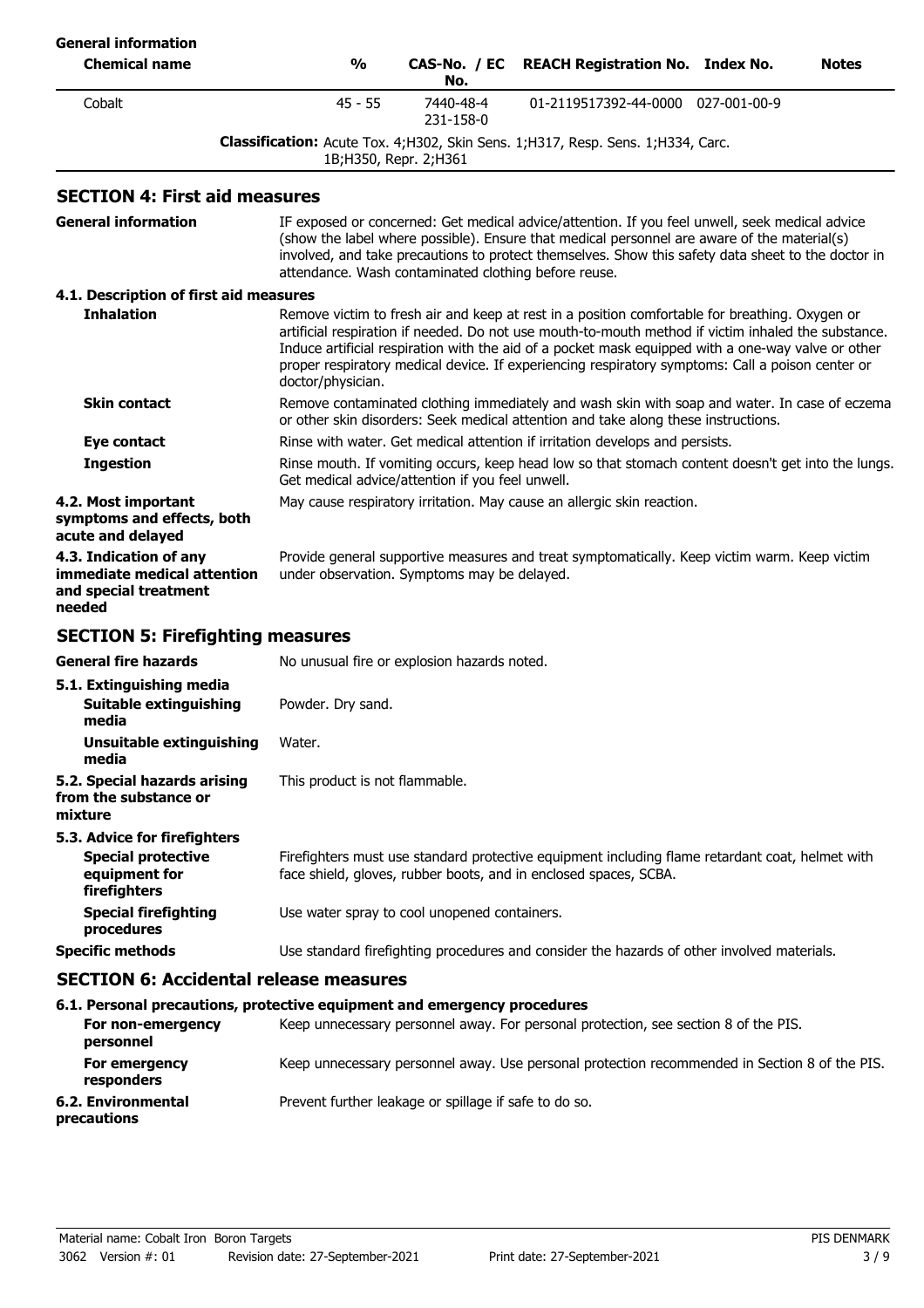| 6.3. Methods and material for<br>containment and cleaning up | Stop the flow of material, if this is without risk.                                                                                            |  |
|--------------------------------------------------------------|------------------------------------------------------------------------------------------------------------------------------------------------|--|
|                                                              | Large Spills: Wet down with water and dike for later disposal.                                                                                 |  |
|                                                              | Small Spills: Sweep up or vacuum up spillage and collect in suitable container for disposal. For<br>waste disposal, see section 13 of the PIS. |  |
| 6.4. Reference to other<br>sections                          | Not available.                                                                                                                                 |  |
| <b>SECTION 7: Handling and storage</b>                       |                                                                                                                                                |  |
| 7.1. Precautions for safe<br>handling                        | Observe good industrial hygiene practices.                                                                                                     |  |
| 7.2. Conditions for safe                                     | Store away from incompatible materials (see Section 10 of the PIS).                                                                            |  |

# **SECTION 8: Exposure controls/personal protection**

### **8.1. Control parameters**

**storage, including any incompatibilities**

#### **Occupational exposure limits**

| <b>Denmark. Exposure Limit Values</b> |  |  |
|---------------------------------------|--|--|

**7.3. Specific end use(s)** Not available.

| <b>Components</b>                                    | <b>Type</b>                                                                                                                                                                                                                                                                                                                                                                                            | <b>Value</b>                                               | <b>Form</b>    |  |  |
|------------------------------------------------------|--------------------------------------------------------------------------------------------------------------------------------------------------------------------------------------------------------------------------------------------------------------------------------------------------------------------------------------------------------------------------------------------------------|------------------------------------------------------------|----------------|--|--|
| Cobalt (CAS 7440-48-4)                               | <b>TLV</b>                                                                                                                                                                                                                                                                                                                                                                                             | $0,01 \text{ mg/m}$ 3                                      | Dust and fume. |  |  |
| <b>Biological limit values</b>                       |                                                                                                                                                                                                                                                                                                                                                                                                        | No biological exposure limits noted for the ingredient(s). |                |  |  |
| <b>Recommended monitoring</b><br>procedures          | Follow standard monitoring procedures.                                                                                                                                                                                                                                                                                                                                                                 |                                                            |                |  |  |
| Derived no effect levels<br>(DNELs)                  | Not available.                                                                                                                                                                                                                                                                                                                                                                                         |                                                            |                |  |  |
| <b>Predicted no effect</b><br>concentrations (PNECs) | Not available.                                                                                                                                                                                                                                                                                                                                                                                         |                                                            |                |  |  |
| 8.2. Exposure controls                               |                                                                                                                                                                                                                                                                                                                                                                                                        |                                                            |                |  |  |
| <b>Appropriate engineering</b><br>controls           | Good general ventilation (typically 10 air changes per hour) should be used. Ventilation rates should<br>be matched to conditions. If applicable, use process enclosures, local exhaust ventilation, or other<br>engineering controls to maintain airborne levels below recommended exposure limits. If exposure<br>limits have not been established, maintain airborne levels to an acceptable level. |                                                            |                |  |  |
|                                                      | Individual protection measures, such as personal protective equipment                                                                                                                                                                                                                                                                                                                                  |                                                            |                |  |  |
| <b>General information</b>                           | Personal protection equipment should be chosen according to the CEN standards and in discussion<br>with the supplier of the personal protective equipment.                                                                                                                                                                                                                                             |                                                            |                |  |  |
| <b>Eye/face protection</b>                           | Wear approved safety glasses, goggles, face shield and/or welder's helmet when risk of eye injury<br>is present, particularly during operations that generate dust, mist or fume.                                                                                                                                                                                                                      |                                                            |                |  |  |
| <b>Skin protection</b>                               |                                                                                                                                                                                                                                                                                                                                                                                                        |                                                            |                |  |  |
| - Hand protection                                    | Wear gloves to prevent metal cuts and skin abrasions during handling.                                                                                                                                                                                                                                                                                                                                  |                                                            |                |  |  |
| - Other                                              | Wear suitable protective clothing.                                                                                                                                                                                                                                                                                                                                                                     |                                                            |                |  |  |
| <b>Respiratory protection</b>                        | In case of insufficient ventilation, wear suitable respiratory equipment.                                                                                                                                                                                                                                                                                                                              |                                                            |                |  |  |
| <b>Thermal hazards</b>                               | Wear appropriate thermal protective clothing, when necessary.                                                                                                                                                                                                                                                                                                                                          |                                                            |                |  |  |
| <b>Hygiene measures</b>                              | Always observe good personal hygiene measures, such as washing after handling the material and<br>before eating, drinking, and/or smoking. Routinely wash work clothing and protective equipment to<br>remove contaminants.                                                                                                                                                                            |                                                            |                |  |  |
| <b>Environmental exposure</b><br>controls            | Environmental manager must be informed of all major releases.                                                                                                                                                                                                                                                                                                                                          |                                                            |                |  |  |

# **SECTION 9: Physical and chemical properties**

#### **9.1. Information on basic physical and chemical properties**

| <b>Appearance</b>      |                 |
|------------------------|-----------------|
| <b>Physical state</b>  | Solid.          |
| Form                   | Solid.          |
| Colour                 | Grey.           |
| Odour                  | None.           |
| <b>Odour threshold</b> | Not applicable. |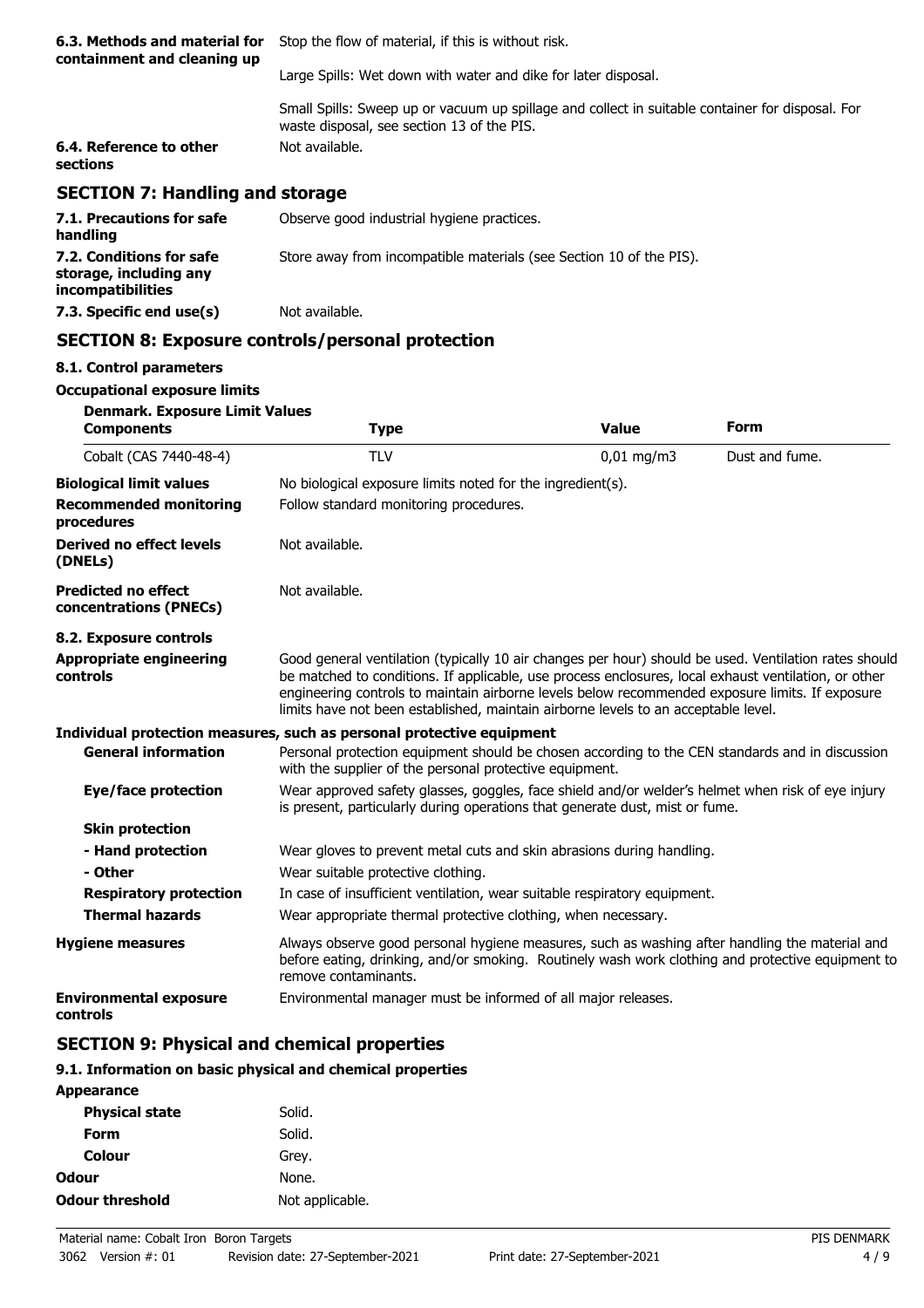| рH                                                   | Not applicable.                               |
|------------------------------------------------------|-----------------------------------------------|
| <b>Melting point/freezing point</b>                  | 1495 °C (2723 °F) estimated / Not applicable. |
| Initial boiling point and<br>boiling range           | Not applicable.                               |
| <b>Flash point</b>                                   | Not applicable.                               |
| <b>Evaporation rate</b>                              | Not applicable.                               |
| Flammability (solid, gas)                            | None known.                                   |
| <b>Upper/lower flammability or explosive limits</b>  |                                               |
| <b>Flammability limit - lower</b><br>(%)             | Not applicable.                               |
| <b>Flammability limit - lower</b><br>(%) temperature | Not applicable.                               |
| <b>Flammability limit -</b><br>upper $(\% )$         | Not applicable.                               |
| <b>Flammability limit -</b><br>upper (%) temperature | Not applicable.                               |
| <b>Explosive limit - lower (</b><br>%)               | Not applicable.                               |
| <b>Explosive limit - lower (</b><br>%) temperature   | Not applicable.                               |
| <b>Explosive limit - upper</b><br>(9/6)              | Not applicable.                               |
| <b>Explosive limit - upper (</b><br>%) temperature   | Not applicable.                               |
| Vapour pressure                                      | Not applicable.                               |
| <b>Vapour density</b>                                | Not applicable.                               |
| <b>Relative density</b>                              | Not applicable.                               |
| Solubility(ies)                                      |                                               |
| <b>Solubility (water)</b>                            | Insoluble.                                    |
| <b>Partition coefficient</b><br>(n-octanol/water)    | Not applicable.                               |
| <b>Auto-ignition temperature</b>                     | Not applicable.                               |
| <b>Decomposition temperature</b>                     | Not applicable.                               |
| <b>Viscosity</b>                                     | Not applicable.                               |
| <b>Explosive properties</b>                          | None known.                                   |
| <b>Oxidising properties</b>                          | Not oxidising.                                |
| 9.2. Other information                               |                                               |
| <b>Density</b>                                       | 2,36 g/cm3 estimated                          |

# **SECTION 10: Stability and reactivity**

| 10.1. Reactivity                            | The product is stable and non-reactive under normal conditions of use, storage and transport |
|---------------------------------------------|----------------------------------------------------------------------------------------------|
| 10.2. Chemical stability                    | Material is stable under normal conditions.                                                  |
| 10.3. Possibility of hazardous<br>reactions | No dangerous reaction known under conditions of normal use.                                  |
| 10.4. Conditions to avoid                   | Contact with incompatible materials.                                                         |
| 10.5. Incompatible materials                | Strong oxidising agents.                                                                     |
| 10.6. Hazardous<br>decomposition products   | No hazardous decomposition products are known.                                               |

# **SECTION 11: Toxicological information**

**General information CCCUPATION** Occupational exposure to the substance or mixture may cause adverse effects.

# **Information on likely routes of exposure**

| May cause irritation to the respiratory system.            |  |
|------------------------------------------------------------|--|
| May cause an allergic skin reaction.                       |  |
| Not likely, due to the form of the product.<br>Eye contact |  |
| Harmful if swallowed.                                      |  |
|                                                            |  |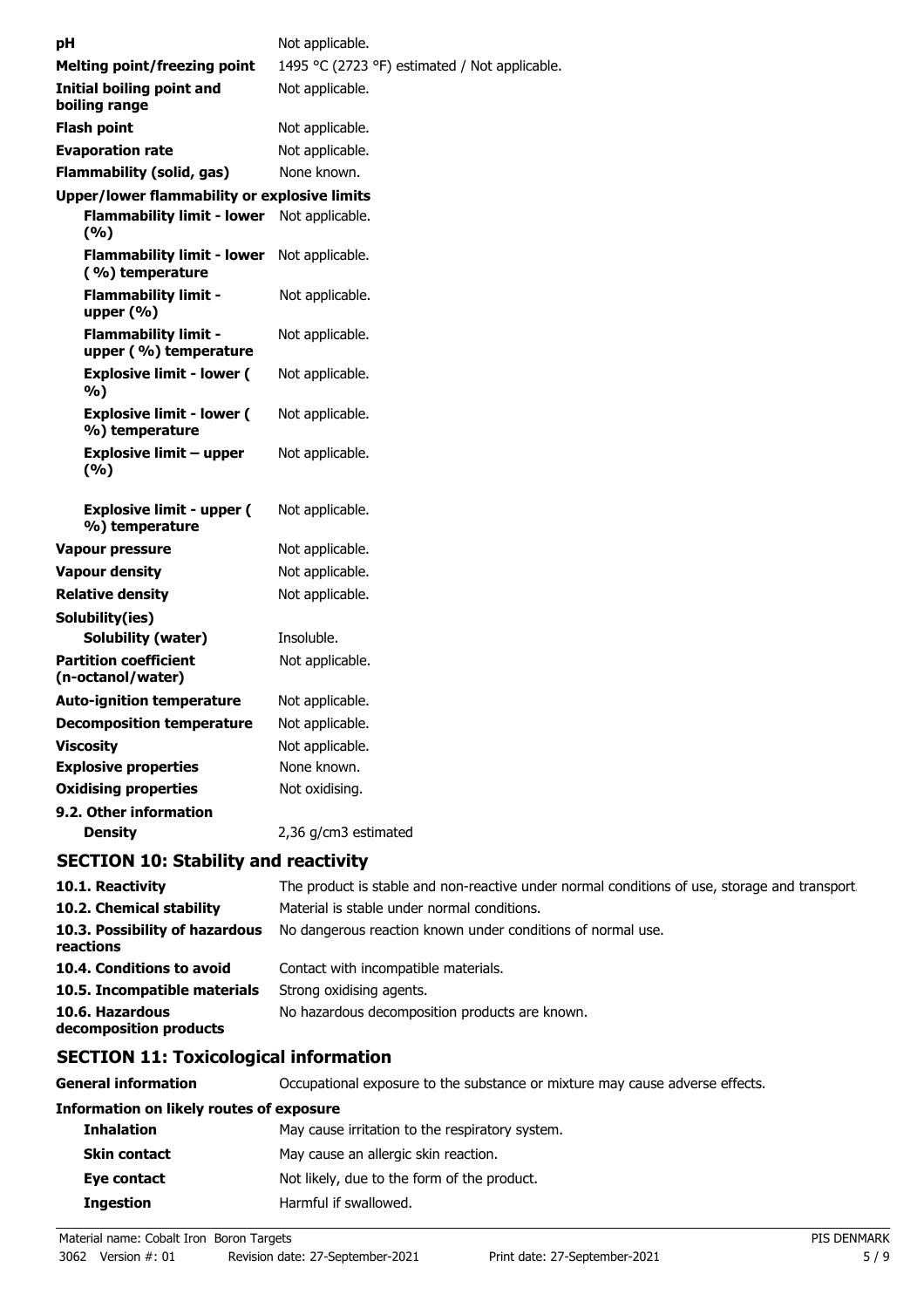| <b>Symptoms</b>                                       | May cause respiratory irritation. May cause an allergic skin reaction.        |  |  |  |
|-------------------------------------------------------|-------------------------------------------------------------------------------|--|--|--|
| 11.1. Information on toxicological effects            |                                                                               |  |  |  |
| <b>Acute toxicity</b>                                 | Harmful if swallowed.                                                         |  |  |  |
| <b>Skin corrosion/irritation</b>                      | May be irritating to the skin.                                                |  |  |  |
| Serious eye damage/eye<br>irritation                  | Not likely, due to the form of the product.                                   |  |  |  |
| <b>Respiratory sensitisation</b>                      | May cause allergy or asthma symptoms or breathing difficulties if inhaled.    |  |  |  |
| <b>Skin sensitisation</b>                             | May cause an allergic skin reaction.                                          |  |  |  |
| <b>Germ cell mutagenicity</b>                         | Not classified.                                                               |  |  |  |
| <b>Carcinogenicity</b>                                | May cause cancer.                                                             |  |  |  |
|                                                       | <b>IARC Monographs. Overall Evaluation of Carcinogenicity</b>                 |  |  |  |
| Cobalt (CAS 7440-48-4)                                | 2B Possibly carcinogenic to humans.                                           |  |  |  |
| <b>Reproductive toxicity</b>                          | Not classified.                                                               |  |  |  |
| Specific target organ toxicity<br>- single exposure   | May cause respiratory irritation.                                             |  |  |  |
| Specific target organ toxicity<br>- repeated exposure | Causes damage to organs through prolonged or repeated exposure by inhalation. |  |  |  |
| <b>Aspiration hazard</b>                              | Not an aspiration hazard.                                                     |  |  |  |
| Mixture versus substance<br>information               | No information available.                                                     |  |  |  |
| <b>Other information</b>                              | Not available.                                                                |  |  |  |

# **SECTION 12: Ecological information**

| 12.1. Toxicity                                            | The product is not classified as environmentally hazardous.                                                                                                                                |
|-----------------------------------------------------------|--------------------------------------------------------------------------------------------------------------------------------------------------------------------------------------------|
| 12.2. Persistence and<br>degradability                    | No data is available on the degradability of this substance.                                                                                                                               |
| 12.3. Bioaccumulative<br>potential                        | No data available.                                                                                                                                                                         |
| <b>Partition coefficient</b><br>n-octanol/water (log Kow) | Not available.                                                                                                                                                                             |
| <b>Bioconcentration factor (BCF)</b>                      | Not available.                                                                                                                                                                             |
| 12.4. Mobility in soil                                    | No data available.                                                                                                                                                                         |
| 12.5. Results of PBT and<br><b>vPvB</b> assessment        | Not a PBT or vPvB substance or mixture.                                                                                                                                                    |
| 12.6. Other adverse effects                               | No other adverse environmental effects (e.g. ozone depletion, photochemical ozone creation<br>potential, endocrine disruption, global warming potential) are expected from this component. |

# **SECTION 13: Disposal considerations**

## **13.1. Waste treatment methods**

| <b>Residual waste</b>                  | Dispose of in accordance with local regulations. Empty containers or liners may retain some product<br>residues. This material and its container must be disposed of in a safe manner (see: Disposal<br>instructions).                                                                                                                            |
|----------------------------------------|---------------------------------------------------------------------------------------------------------------------------------------------------------------------------------------------------------------------------------------------------------------------------------------------------------------------------------------------------|
| <b>Contaminated packaging</b>          | Since emptied containers may retain product residue, follow label warnings even after container is<br>emptied. Empty containers should be taken to an approved waste handling site for recycling or<br>disposal.                                                                                                                                  |
| <b>EU waste code</b>                   | The Waste code should be assigned in discussion between the user, the producer and the waste<br>disposal company.                                                                                                                                                                                                                                 |
| <b>Disposal</b><br>methods/information | Collect and reclaim or dispose in sealed containers at licensed waste disposal site. Do not allow this<br>material to drain into sewers/water supplies. Do not contaminate ponds, waterways or ditches with<br>chemical or used container. Dispose of contents/container in accordance with<br>local/regional/national/international regulations. |
| <b>Special precautions</b>             | Dispose in accordance with all applicable regulations.                                                                                                                                                                                                                                                                                            |

# **SECTION 14: Transport information**

# **ADR**

| 14.1. UN number          | UN3178                             |
|--------------------------|------------------------------------|
| 14.2. UN proper shipping | FLAMMABLE SOLID, INORGANIC, N.O.S. |
| name                     |                                    |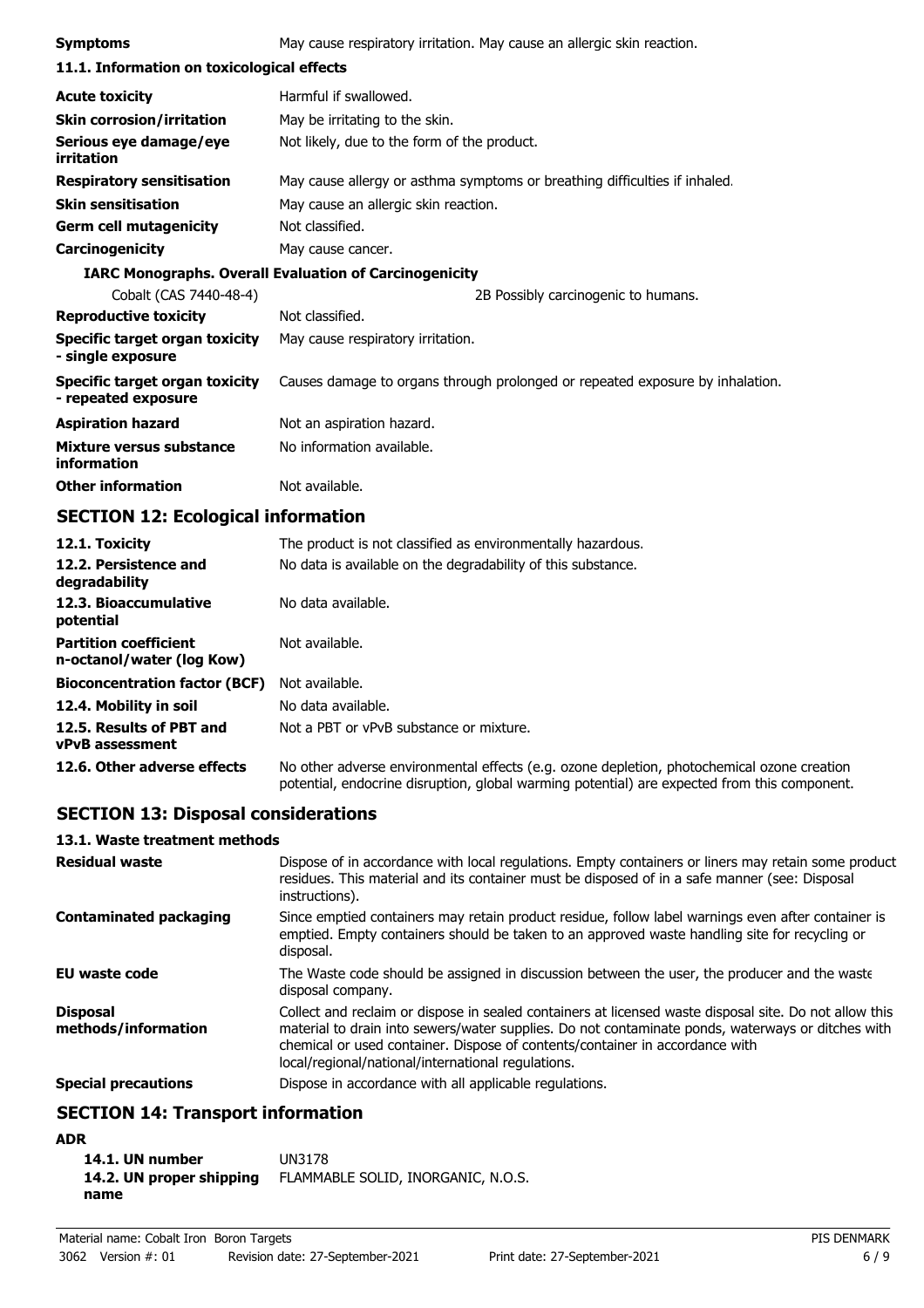**Class** 4.1 **14.3. Transport hazard class(es) Subsidiary risk Label(s)** 4.1 **Hazard No. (ADR)** 40 **Tunnel restriction** E **code 14.4. Packing group III 14.5. Environmental** No. **hazards** Read safety instructions, SDS and emergency procedures before handling. **for user RID 14.1. UN number** UN3178 **14.2. UN proper shipping** FLAMMABLE SOLID, INORGANIC, N.O.S. **name Class** 4.1 **14.3. Transport hazard class(es) Subsidiary risk Label(s)** 4.1 14.4. Packing group **III 14.5. Environmental** No. **hazards 14.6. Special precautions** Read safety instructions, SDS and emergency procedures before handling. **for user ADN 14.1. UN number** UN3178 **14.2. UN proper shipping** FLAMMABLE SOLID, INORGANIC, N.O.S. **name Class** 4.1 **14.3. Transport hazard class(es) Subsidiary risk Label(s)** 4.1 14.4. Packing group **III 14.5. Environmental** No. **hazards 14.6. Special precautions** Read safety instructions, SDS and emergency procedures before handling. **for user IATA 14.1. UN number** UN3178 **14.2. UN proper shipping** Flammable solid, inorganic, n.o.s. **name Class** 4.1 **14.3. Transport hazard class(es) Subsidiary risk 14.4. Packing group III 14.5. Environmental** No. **hazards ERG Code** 3L **14.6. Special precautions** Read safety instructions, SDS and emergency procedures before handling. **for user Passenger and cargo** Allowed with restrictions. **aircraft Other information Cargo aircraft only** Allowed with restrictions. **IMDG 14.1. UN number** UN3178 **14.2. UN proper shipping** FLAMMABLE SOLID, INORGANIC, N.O.S. **name Class** 4.1 **14.3. Transport hazard class(es) Subsidiary risk 14.4. Packing group III**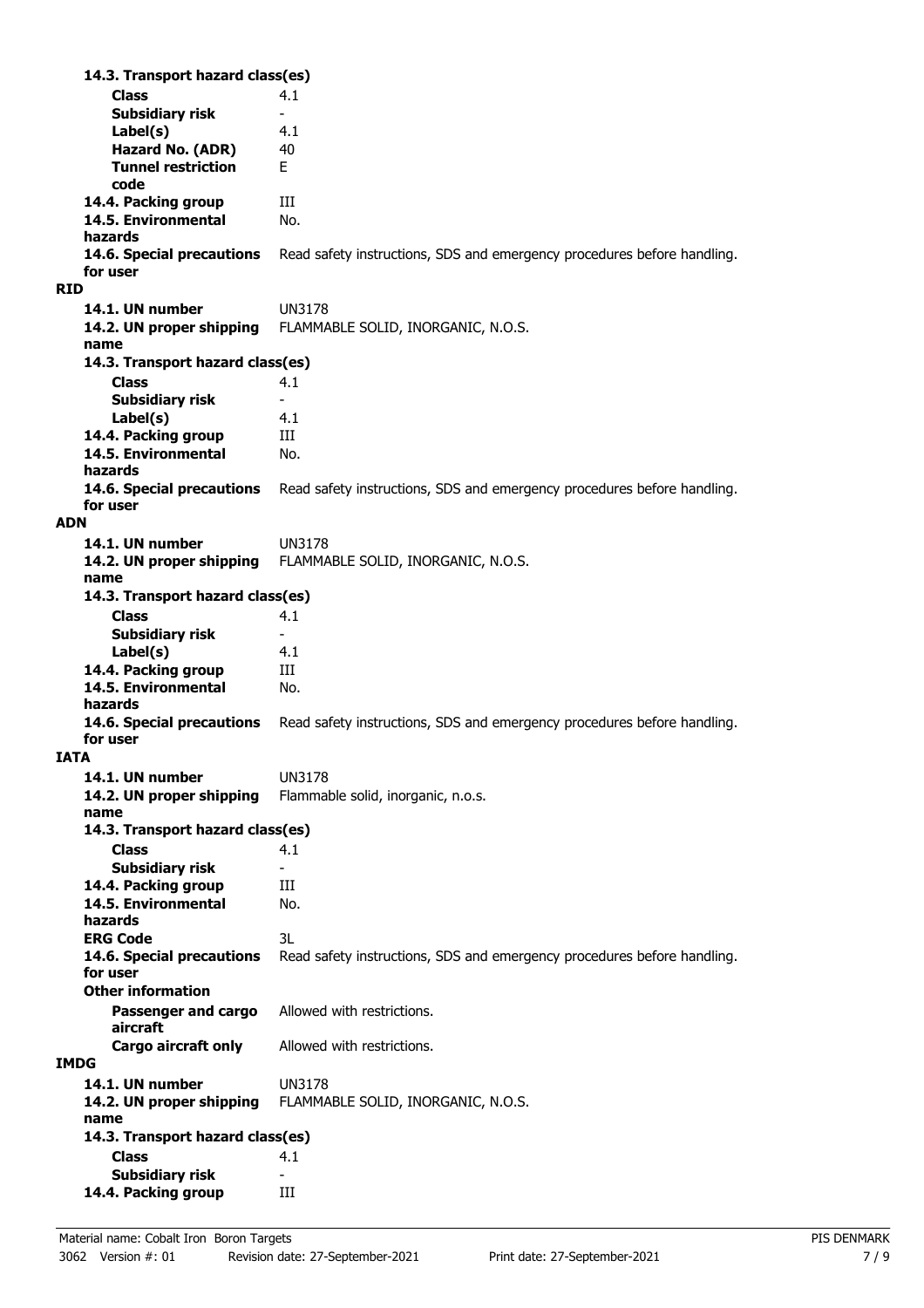#### **14.5. Environmental hazards**

**Marine pollutant** No. **EmS** F-A, S-G **14.6. Special precautions** Read safety instructions, SDS and emergency procedures before handling. **for user**

#### **ADN; ADR; IATA; IMDG; RID**



# **SECTION 15: Regulatory information**

**15.1. Safety, health and environmental regulations/legislation specific for the substance or mixture EU regulations Regulation (EC) No. 1005/2009 on substances that deplete the ozone layer, Annex I and II, as amended** Not listed. **Regulation (EU) 2019/1021 On persistent organic pollutants (recast), as amended** Not listed. **Regulation (EU) No. 649/2012 concerning the export and import of dangerous chemicals, Annex I, Part 1 as amended** Not listed. **Regulation (EU) No. 649/2012 concerning the export and import of dangerous chemicals, Annex I, Part 2 as amended** Not listed. **Regulation (EU) No. 649/2012 concerning the export and import of dangerous chemicals, Annex I, Part 3 as amended** Not listed. **Regulation (EU) No. 649/2012 concerning the export and import of dangerous chemicals, Annex V as amended** Not listed. **Regulation (EC) No. 166/2006 Annex II Pollutant Release and Transfer Registry, as amended** Not listed. **Regulation (EC) No. 1907/2006, REACH Article 59(10) Candidate List as currently published by ECHA** Not listed. **Authorisations Regulation (EC) No. 1907/2006, REACH Annex XIV Substances subject to authorization, as amended** Not listed. **Restrictions on use Regulation (EC) No. 1907/2006, REACH Annex XVII Substances subject to restriction on marketing and use as amended** Not listed. **Directive 2004/37/EC: on the protection of workers from the risks related to exposure to carcinogens and mutagens at work, as amended.** Not listed. **Other EU regulations Directive 2012/18/EU on major accident hazards involving dangerous substances, as amended** Not listed. **National regulations** Not available. **15.2. Chemical safety** Not available. **assessment SECTION 16: Other information List of abbreviations** Not available. **References** Not available.